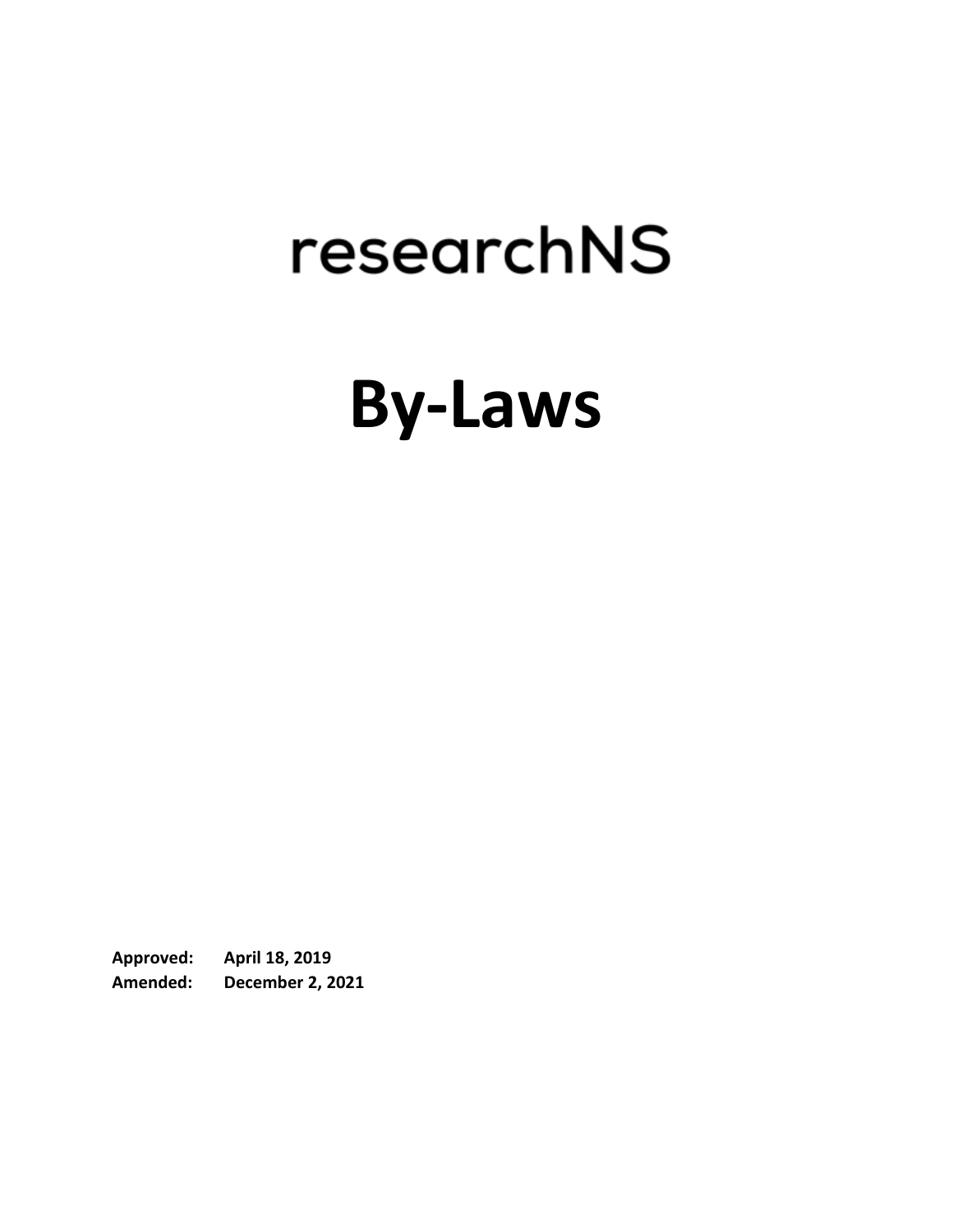#### **CONTENTS**

<span id="page-1-0"></span>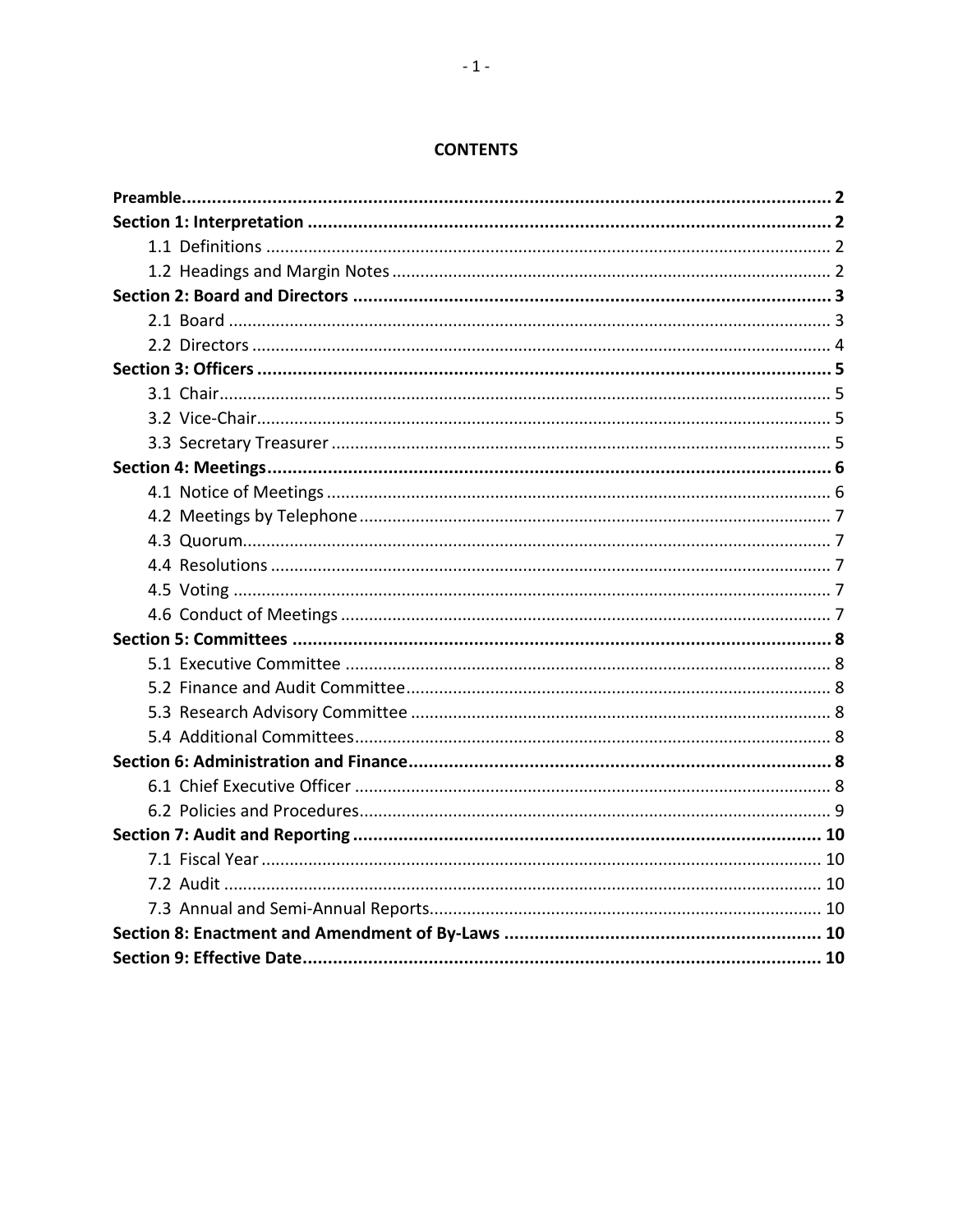#### **PREAMBLE**

The Research Nova Scotia Board is established under *The Research Nova Scotia Corporation Act,*  Chapter 6 of the Acts of 2018 and is empowered to make by-laws for the regulation of its proceedings and generally for the conduct of its activities and the management of the Corporation.

#### <span id="page-2-0"></span>**SECTION 1: INTERPRETATION**

#### <span id="page-2-1"></span>**1.1 DEFINITIONS**

**"Act"** means *The Research Nova Scotia Corporation Act,* Chapter 6 of the Acts of 2018 enacted by the Government of Nova Scotia.

**"Board"** means the Board of Directors of the Corporation.

**"Committee"** means any committee and advisory body established by the Board pursuant to section 25 of the Act.

**"Conflict"** means a real, potential or perceived conflict of interest of a Director or a Committee Member where financial, professional or personal considerations may compromise, or have the appearance of compromising, the judgement of a Director or of a Committee Member in carrying out his or her duties as a Director or as a Committee Member, as the case may be.

**"Corporation"** means the Research Nova Scotia Corporation.

**"Dalhousie and NSCC Directors"** means, collectively, the President of Dalhousie University or designate acting as a Director and the President of the Nova Scotia Community College (NSCC) or designate acting as a Director.

**"Director"** means a person appointed to serve on the Board pursuant to sections 11 and 12 of the Act.

**"Minister"** means the Minister of Labour and Advanced Education.

**"Regulations"** means the *Research Nova Scotia Corporation Funding Regulations* made under Section 34 of the *Research Nova Scotia Corporation Act*, O.I.C. 2018-317, N.S. Reg. 212/2018.

#### <span id="page-2-2"></span>**1.2 HEADINGS AND MARGIN NOTES**

The headings appearing in this and all other by-laws and resolutions of the Board are for convenience only and do not define, limit or enlarge the scope or meaning of the provisions of any by-law or resolution.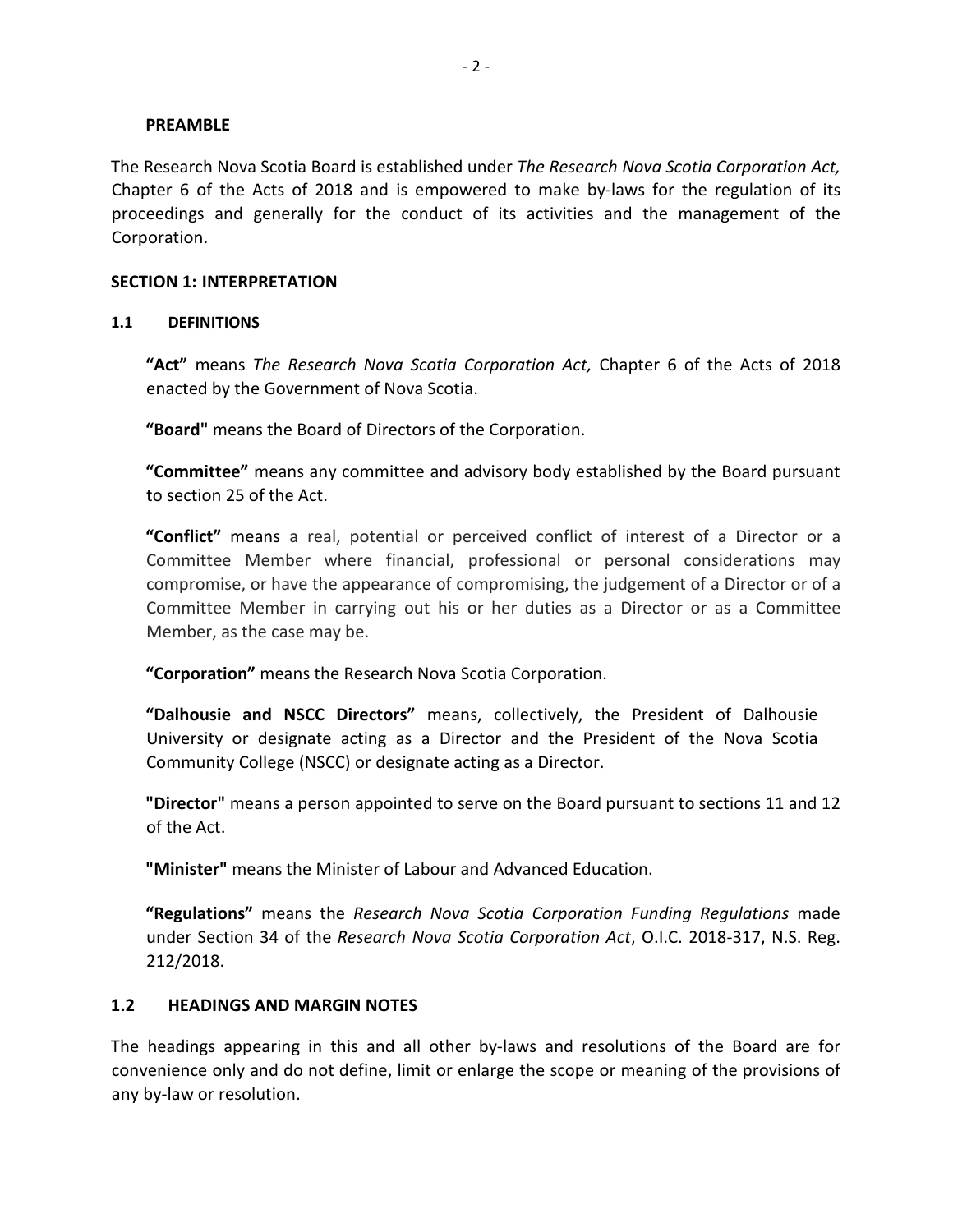<span id="page-3-0"></span>This by-law is subject to the Act, and in the event of any conflict, inconsistency or ambiguity between this by-law and the Act, the Act prevails.

# **SECTION 2: BOARD AND DIRECTORS**

# <span id="page-3-1"></span>**2.1 BOARD**

# *2.1.1 COMPOSITION and APPOINTMENT*

The Board consists of 12 directors, of whom:

- (a) three directors are appointed by the Governor in Council;
- (b) nine directors are appointed by the Corporation in accordance with the by-laws of the Corporation.

In appointing directors, the Corporation shall appoint:

- (a) the President of Dalhousie University or designate;
- (b) the President of the Nova Scotia Community College (NSCC) or designate;
- (c) three other university Presidents or designates as nominated by the Council of Nova Scotia University Presidents (CONSUP);
- (d) one federal government member;
- (e) one member from a medium to large Nova Scotia based for profit business;
- (f) one member from a small Nova Scotia based for profit business; and
- (g) one member at large.

# *2.1.2 DUTIES AND RESPONSIBILITIES*

The Board shall perform the functions and exercise the powers conferred upon it by the Act. Without limiting the generality of the foregoing, the Board shall:

(a) promote, support, organize and coordinate the funding of research, from a variety of research disciplines, that produce opportunities and outcomes that will help build Nova Scotia's future through advanced research and contribute to improved social well-being and inclusive economic growth in Nova Scotia, including a healthy population and a strong health care system for the people of the province;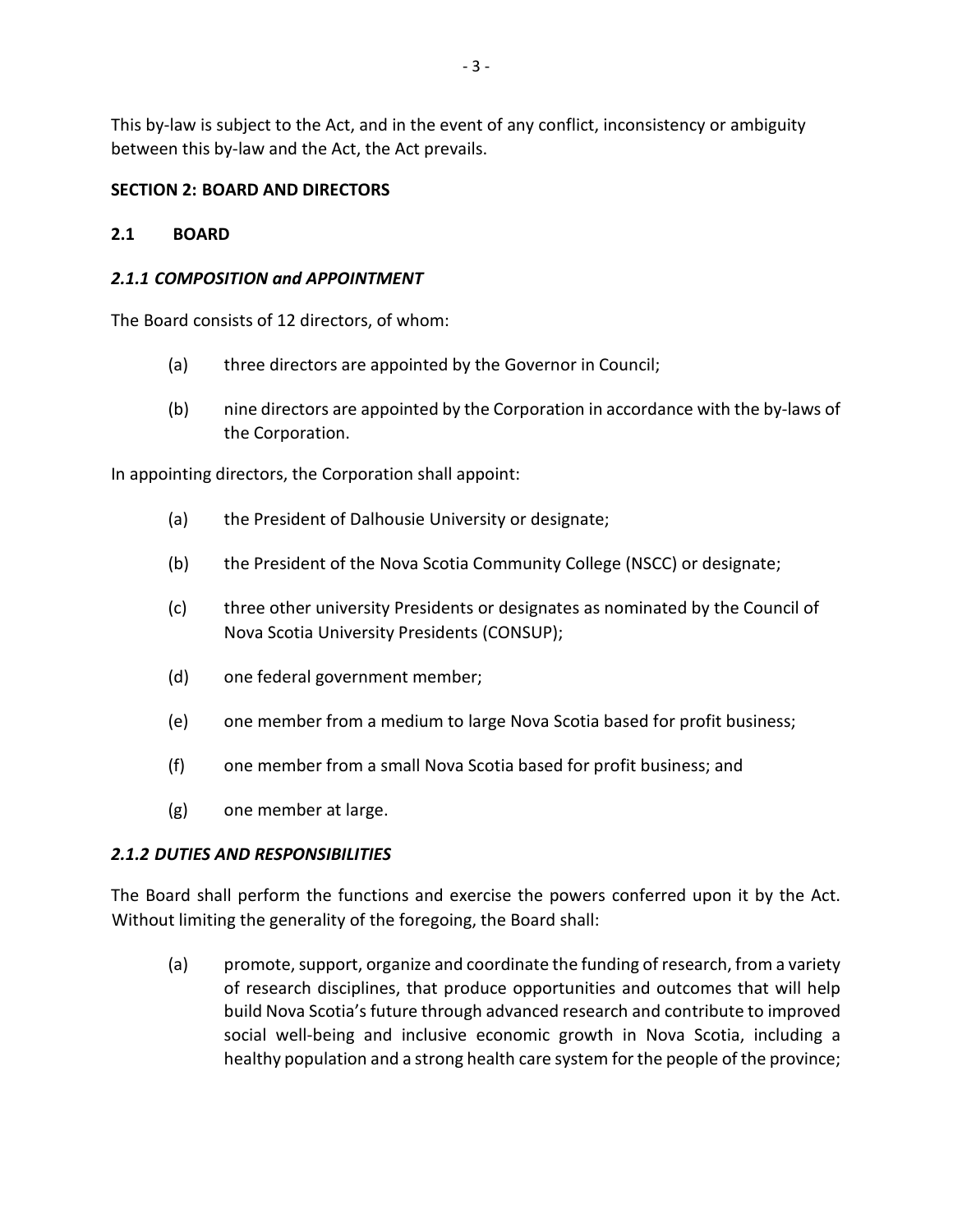- (b) oversee the development and implementation of a strategy for increasing the research capacity in Nova Scotia, supporting the Nova Scotia research community and aligning funded research with Provincial priorities;
- (c) ensure semi-annual, annual and multi-year strategic development, operational and financial plans are developed and reported as defined in the Act and Regulations;
- (d) review and approve the annual budget of the Board in accordance with this bylaw;
- (e) establish such policies and procedures for managing the affairs of the Board as are deemed to be necessary and desirable; and
- (f) approve such policies and procedures for managing the affairs of the Corporation as deemed to be necessary and desirable.

#### <span id="page-4-0"></span>**2.2 DIRECTORS**

#### *2.2.1 CONDUCT*

Directors shall:

- (a) respect the confidentiality of information pertaining to the Board unless a particular class or item of information has been declared by the Board to be public or capable of being shared on a restricted basis;
- (b) abide by the requirements of the relevant by-laws, policies and procedures of the Board;
- (c) address any issues and concerns related to the activities or performance of the Chief Executive Officer to the Chair of the Board;
- (d) direct any requests for staff support or assistance of an unusual and material nature to the Chair of the Board, unless such requests arise from a Director's role as an officer of the Board or as a Chair of a Committee;
- (e) adhere to the highest business and ethical standards in carrying out his or her duties, including the obligation to act honestly, in good faith and in the best interests of Research Nova Scotia and its stakeholders; and
- (f) disclose each Conflict.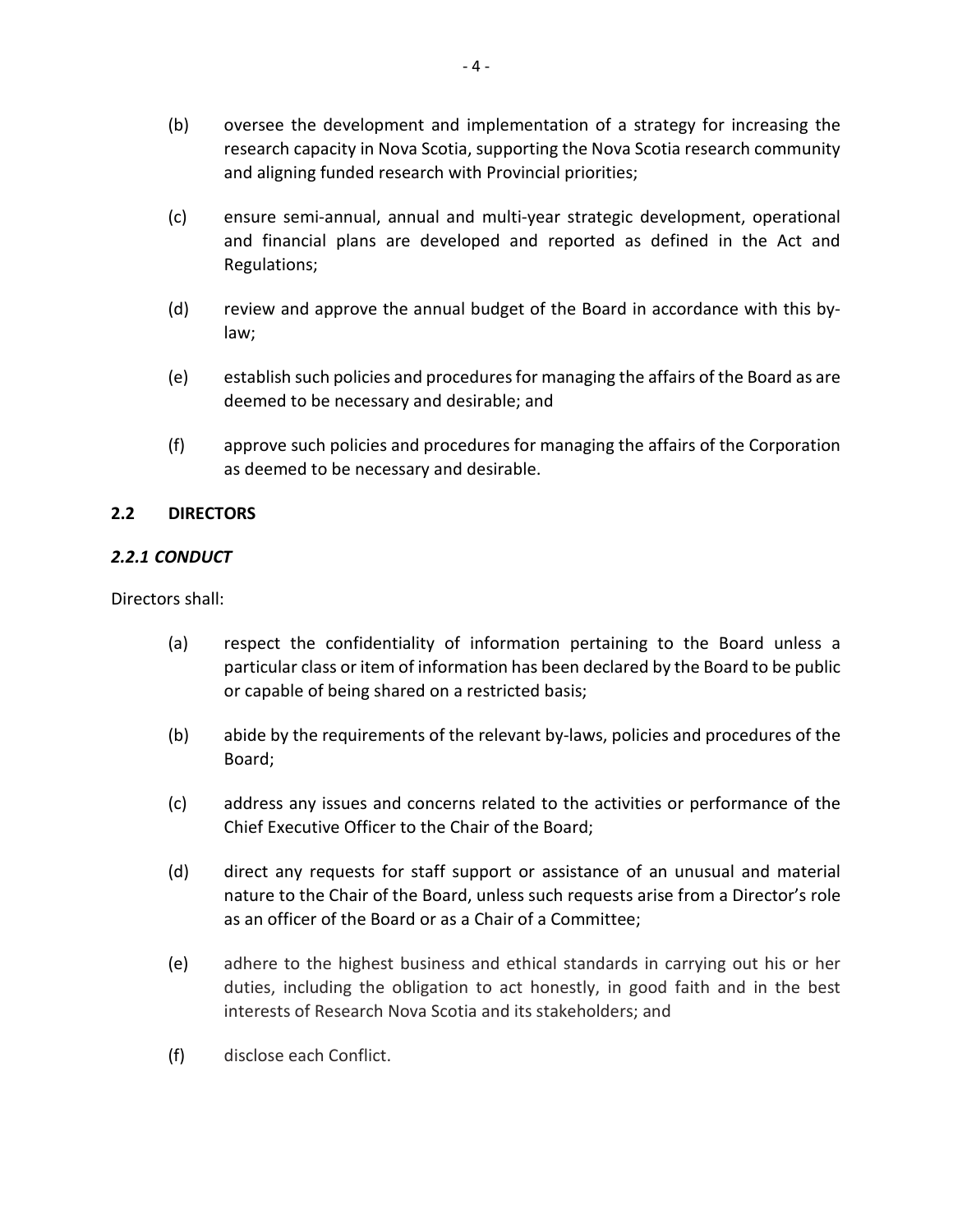# *2.2.2 TERMS OF OFFICE*

Directors are appointed to hold office for such terms not exceeding three years, except for the Dalhousie and NSCC Directors, whose term lengths shall continue for the duration of their time in their respective post-secondary roles (their "**Tenure**"). Thus, the term lengths of the Dalhousie and NSCC Directors may vary by virtue of the differences in their Tenure.

As far as possible, the terms of office of not more than half of the Directors expire in any year. A retiring member is eligible for re-appointment for one additional consecutive term. The office of a Director shall be automatically vacated:

- (a) if he or she delivers a written resignation to the Chair of the Board;
- (b) if appointments made by Governor in Council are revoked by the Governor in Council, as the case may be; or
- (c) upon death.

A director continues to hold office until he or she is re-appointed, the appointment is revoked, or a successor is appointed.

#### <span id="page-5-0"></span>**SECTION 3: OFFICERS**

#### <span id="page-5-1"></span>**3.1 CHAIR**

The Chair of the Board is elected from the members of the Board to hold office for a term not to exceed three years. A retiring Chair is eligible for re-appointment for one additional consecutive term.

#### <span id="page-5-2"></span>**3.2 VICE-CHAIR**

The Vice-Chair of the Board is elected from the members of the Board. The Vice-Chair as a member of the Board can hold office for a term not to exceed three years and is eligible for reappointment, in the same or another capacity, for one additional consecutive term.

#### <span id="page-5-3"></span>**3.3 SECRETARY TREASURER**

The Secretary Treasurer of the Board is elected from among the voting members of the Board and can hold office for a term not to exceed three years and is eligible for re-appointment, in the same or another capacity, for one additional consecutive term.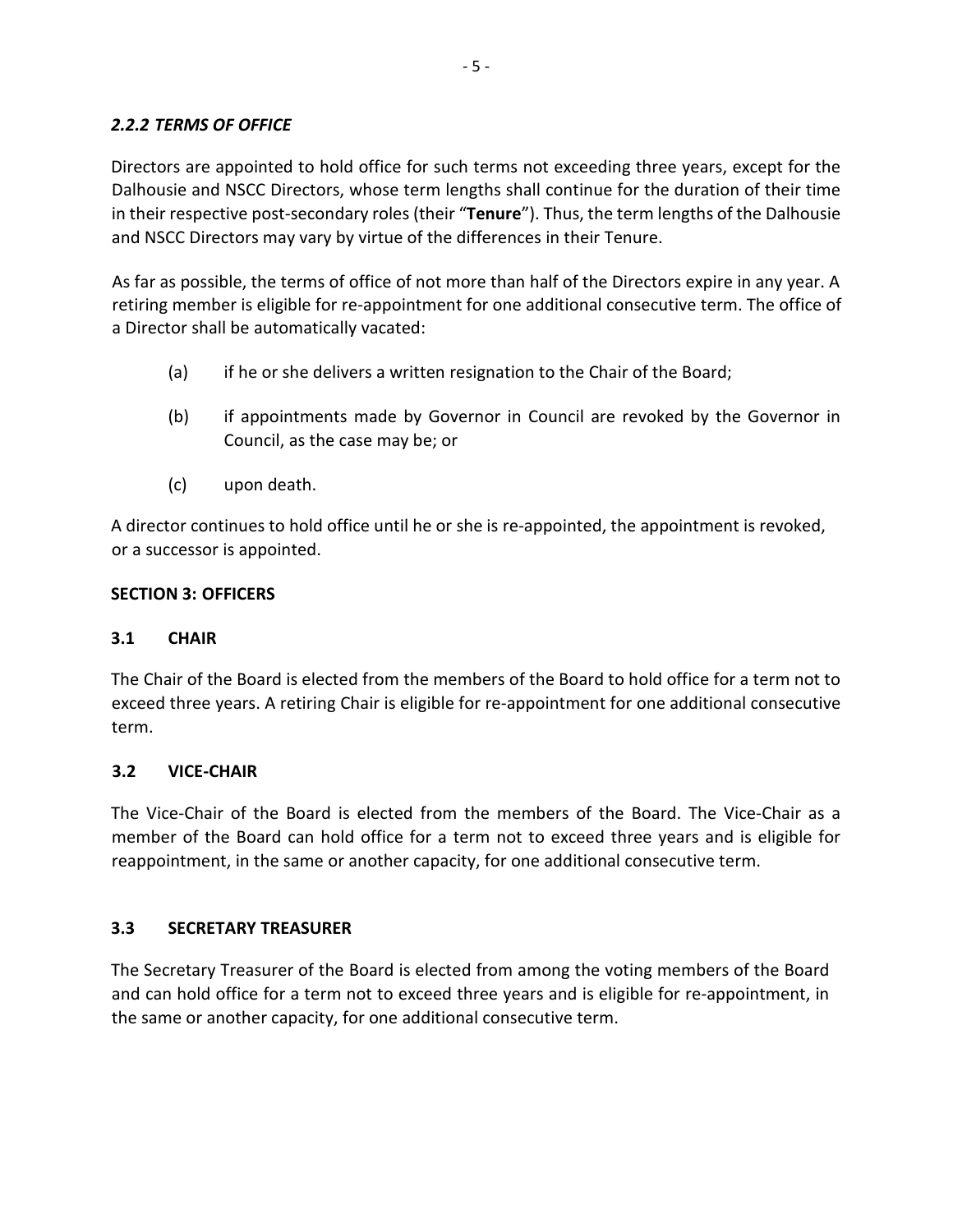#### <span id="page-6-0"></span>**SECTION 4: MEETINGS**

This section will govern meetings of the Board and meetings of Committees, except where the terms of reference of a Committee provide otherwise.

# <span id="page-6-1"></span>**4.1 NOTICE OF MEETINGS**

# *4.1.1 NOTICE*

Board meetings will be held at the call of the Chair or any three voting Directors.

Notice of Board meetings will be given at least ten (10) business days prior to the dates of said meetings.

Committee meetings will be held at the call of the Committee Chair or any two members of the Committee.

# *4.1.2 EMERGENCY MEETINGS*

Where, in the opinion of the person chairing the meeting, a matter of urgency has arisen, and it is not practical to give the notice required under section 4.1.1, a meeting may be called on such notice as the person chairing the meeting considers appropriate, which notice may be given by telephone, orally or in such other manner as the person chairing the meeting may determine.

# *4.1.3 WAIVER OF NOTICE*

Any Director or any member of any Committee may, either before or after any meeting, in writing, waive any notice, or waive or abridge the time for any notice, required to be given to him or her under this by-law, and such waiver or abridgement shall cure any default in the giving or in the time of such notice, as the case may be.

# *4.1.4 AGENDAS AND MINUTES*

The Chair shall approve Board agendas and minutes for distribution to Directors.

The Chair of each Committee shall approve Committee agendas and minutes for distribution to members of the Committee.

Agendas for meetings and support documentation will be distributed to Directors or to Committee members on paper or electronically so that said materials can be received at least five business days prior to the meeting.

Board minutes will normally be distributed no later than ten (10) business days after each meeting of Board.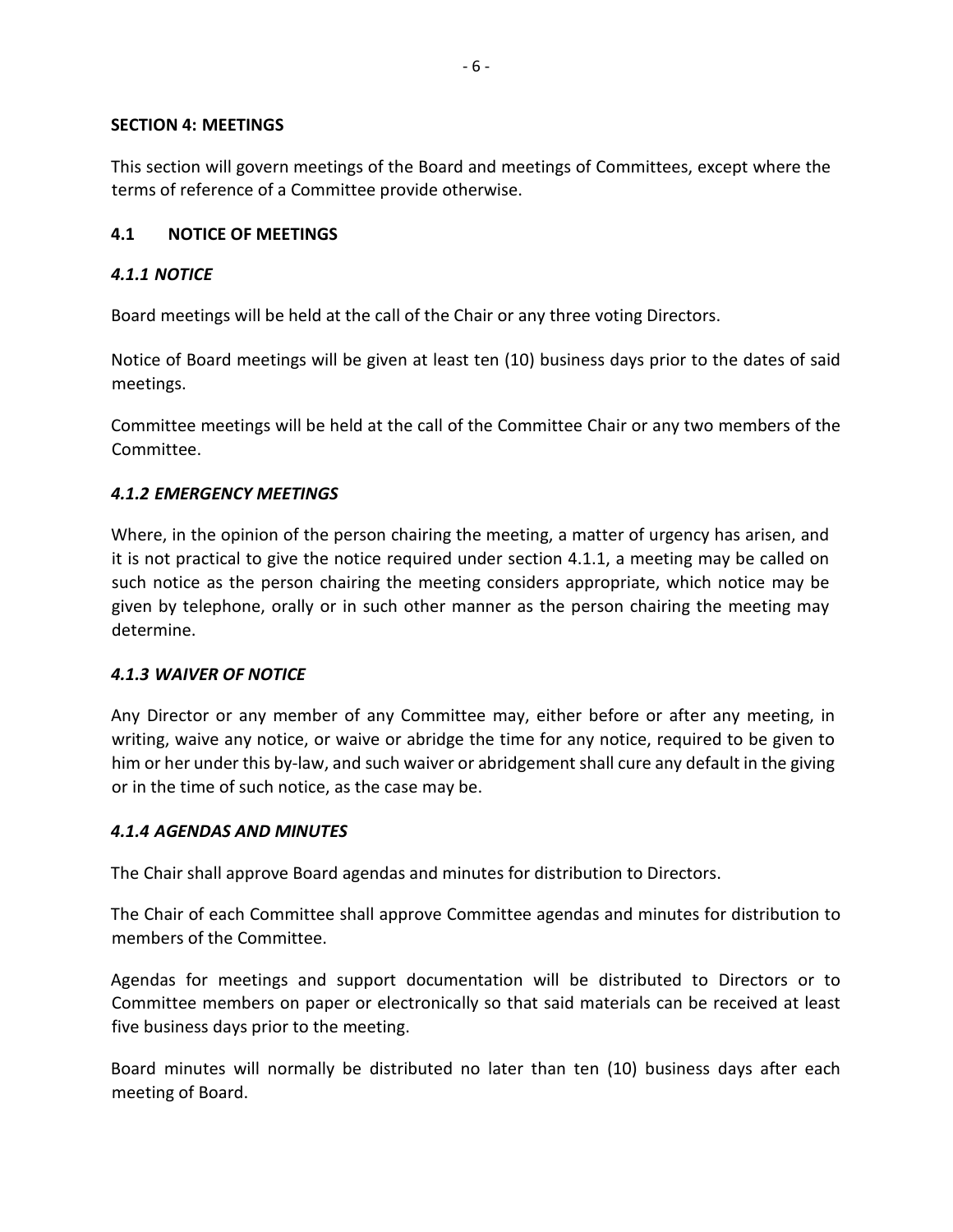#### <span id="page-7-0"></span>**4.2 MEETINGS BY TELEPHONE OR VIDEOCONFERENCE**

A Director may participate in a meeting of the Board or of a Committee by means of such telephone, videoconference or other communications facilities as permit all persons participating in the meetings to hear each other, and a Director participating in such a meeting by such means is deemed to be present at the meeting.

#### <span id="page-7-1"></span>**4.3 QUORUM**

A majority of the appointed Directors constitutes a quorum for meetings of the Board.

A majority of the appointed Committee members constitutes a quorum for Committee meetings.

Directors and Committee members are not permitted to appoint proxies or delegates to attend meetings on their behalf.

#### <span id="page-7-2"></span>**4.4 RESOLUTIONS**

A resolution consented to in writing, whether by document, fax, email or any method of transmitting legibly recorded messages, by all the members of the Board shall be as valid and effectual as if it had been passed at a meeting of the Board duly called and constituted. Such resolution may be in two or more counterparts, which together shall be deemed to constitute one resolution in writing.

A resolution consented to in writing, whether by document, fax, email or any method of transmitting legibly recorded messages, by all the members of the Committee shall be as valid and effectual as if it had been passed at a meeting of the Committee duly called and constituted. Such resolution may be in two or more counterparts, which together shall be deemed to constitute one resolution in writing.

#### <span id="page-7-3"></span>**4.5 VOTING**

All Directors have one vote at Board meetings, except the Chair. A majority vote of Directors present decides proposed resolutions during a meeting. The Chair shall not be entitled to a casting vote.

All members of Committees have one vote. A majority vote of Committee members present decides proposed resolutions during a Committee meeting. The Chair shall not be entitled to a casting vote.

#### <span id="page-7-4"></span>**4.6 CONDUCT OF MEETINGS**

Meetings will be conducted in accordance with Robert's Rules of Order Newly Revised. See: [http://www.robertsrules.com/.](http://www.robertsrules.com/)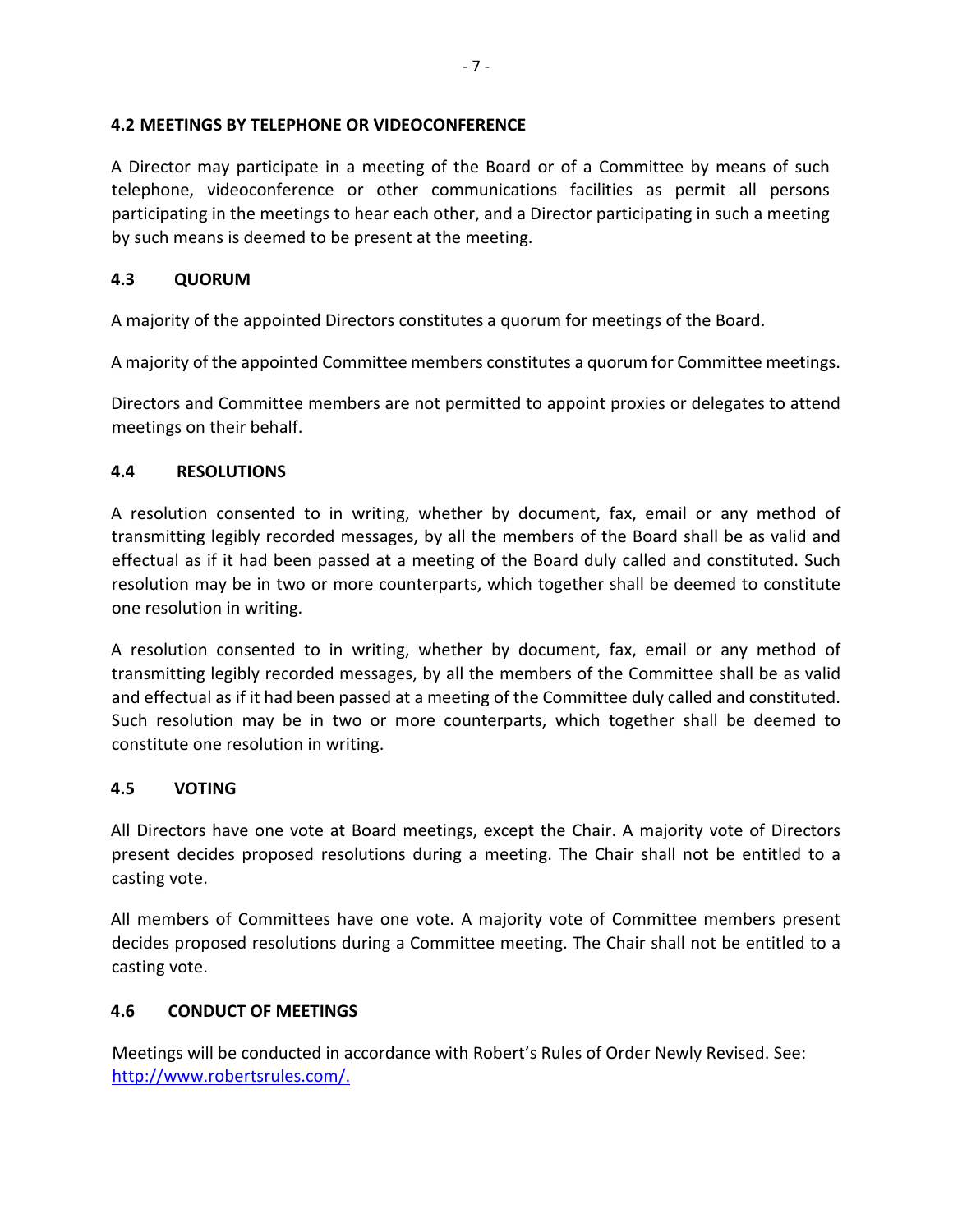The Board may invite third parties to attend meetings of the Board as guests or to provide external advice to the Board. The attendance and participation of any third party at a meeting of the Board shall be noted in the minutes of the meeting. Third parties attending a meeting of the Board shall not be entitled to vote.

# <span id="page-8-0"></span>**SECTION 5: COMMITTEES**

# <span id="page-8-1"></span>**5.1 EXECUTIVE COMMITTEE**

The Executive Committee facilitates the work of the Board by reviewing and preparing advice on matters to come before Board and by acting on matters referred to it by the Board, in accordance with Committee Terms of Reference approved by the Board.

# <span id="page-8-2"></span>**5.2 FINANCE, AUDIT AND RISK COMMITTEE**

The Finance and Audit Committee provides advice and makes recommendations on the financial activities and status of the Corporation, in accordance with Committee Terms of Reference approved by the Board.

# **5.3 GOVERNANCE AND NOMINATING COMMITTEE**

The Governance and Nominating Committee provides advice and makes recommendation to the Board on Corporation policies and procedures and oversees the appointment process under clause 2.2.2., in accordance with Committee Terms of Reference approved by the Board.

# <span id="page-8-3"></span>**5.4 RESEARCH ADVISORY COMMITTEE**

The Research Advisory Committee (RAC) is a forum for parties to provide guidance to Research Nova Scotia's direction and organizational planning, and to help ensure the research ecosystem and its related partners and sectors have opportunity for alignment with provincial research priorities. Membership includes post-secondary institutions and health research organizations, government departments and partner organizations.

# <span id="page-8-4"></span>**5.5 ADDITIONAL COMMITTEES**

The directors may appoint from their number one or more additional committees and may by resolution delegate to any such committee any of the powers of the directors.

# <span id="page-8-5"></span>**SECTION 6: ADMINISTRATION AND FINANCE**

# <span id="page-8-6"></span>**6.1 CHIEF EXECUTIVE OFFICER**

The Chief Executive Officer of the Corporation is appointed by the Board to serve as its senior administrative officer. The Chief Executive Officer is expected to play a leadership role in the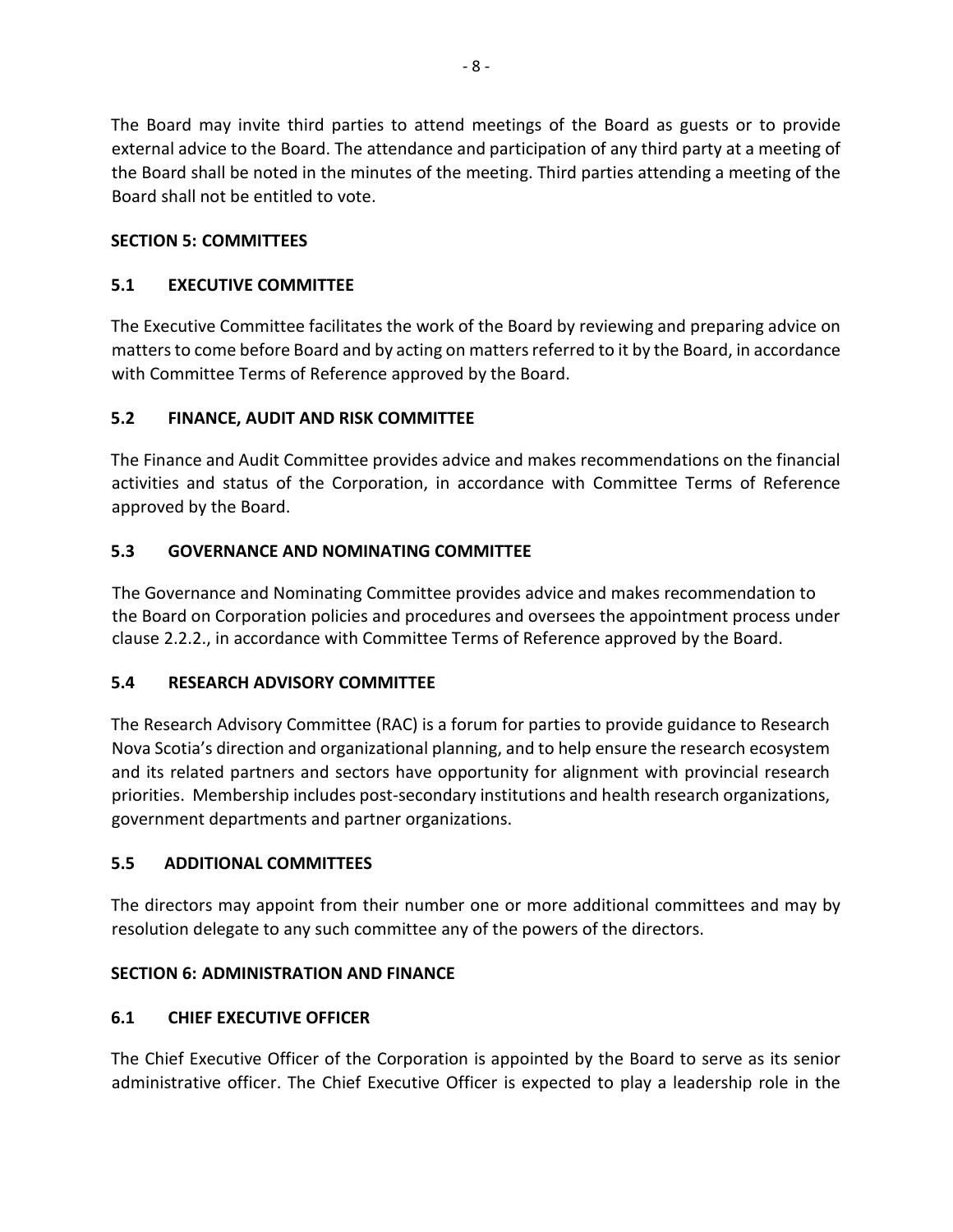advancement of research in Nova Scotia and in enhancing Nova Scotia's participation in the development of research nationally.

# <span id="page-9-0"></span>**6.2 POLICIES AND PROCEDURES**

The Board may establish such policies and procedures as it deems appropriate pertaining to the sound and efficient administration of the affairs of the Corporation and the Board. The Board should ensure that such policies and procedures are consistent with the Act and the provisions of the Board's by-laws. Where there are inconsistencies, the provisions of, firstly, the Act and secondly, the by-laws shall govern.

Without limitation, the policies and procedures shall address the following subjects:

- (a) conduct of Directors and employees of the Corporation including conflict of interest, confidentiality, harassment, reporting of misconduct;
- (b) human resource management (including recruitment, compensation and evaluation of the performance of employees);
- (c) stewardship of financial resources and other assets including investment of financial assets, insurance against loss or damage, security of data;
- (d) release of information and communication;
- (e) retention and safekeeping of books and records; and
- (f) ownership of assets acquired with funding provided by the Board including intellectual property.

# *6.2.2 BANKING ARRANGEMENTS*

The banking business of the Board shall be transacted with such chartered banks, trust companies, credit unions or other bodies corporate or organizations as may from time to time be designated by resolution of the Directors. Such banking business or any part thereof shall be transacted under such agreements, instructions and delegations of powers as the Board, by resolution of the Directors, may from time to time prescribe or authorize.

# *6.2.3 CHEQUES, DRAFTS AND NOTES*

The Board may, by resolution of the Directors, from time to time designate any officer or officers or employee or employees to sign cheques, drafts or orders for the payment of money, notes and acceptances and bills of exchange in such manner as may be determined by resolution.